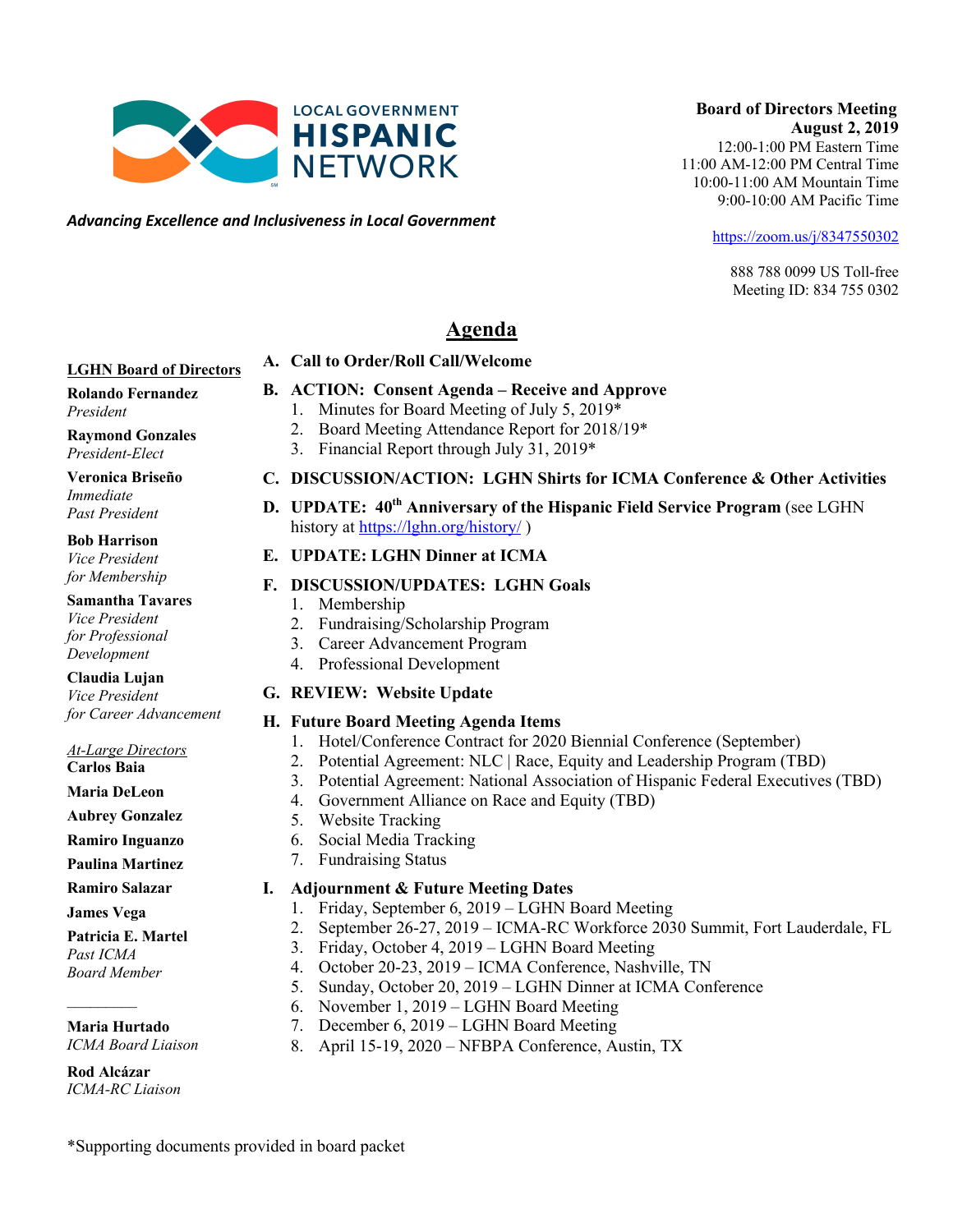

 **Board of Directors Meeting July 12, 2019**

 **MINUTES**

#### *Advancing Hispanic leadership in local government*

#### **Board Members Present**

Rolando Fernandez, Jr., President Raymond Gonzales, President-Elect Bob Harrison, Vice President for Membership Samantha Tavares, Vice President for Programs Claudia Lujan, Vice President for Career Advancement Aubrey Gonzalez, At Large Director Paulina Martinez, At Large Director Patricia Martel, Past ICMA Board Member

**Board Members Absent**

Veronica Briseño, Immediate Past President Carlos Baia, At Large Director Maria DeLeon, At Large Director Ramiro Inguanzo, At Large Director Ramiro Salazar, Director At Large James Vega, At Large Director Maria Hurtado, ICMA Board Liaison

#### **Others Present**

Karen Davis, Executive Director Rod Alcazar, ICMA-RC Liaison

#### **A. Call to Order/Roll Call/Welcome**

*Roll call was conducted, and eight voting members were present, a quorum was established.*

#### **B. ACTION: Consent Agenda – Receive and Approve**

- 1. Minutes for Board Meeting of April 5, 2019
- 2. Minutes for Annual Meeting, May 3, 2019
- 3. Minutes for Board Meeting of June 7, 2019
- 4. Board Meeting Attendance Report for 2019
- 5. Financial Report through June 30, 2019

*Pat Martel moved approval of the consent agenda, Bob Harrison seconded the motion; the motion was approved unanimously.*

#### **C. ACTION: LGHN Career Advancement Training Proposal from SGR**

*Rolando Fernandez provided an overview of the discussions with SRG leading up to the proposal and of the process that would be used to register and administer the webinars. Samantha Tavares asked how we could ensure good attendance for the webinars. Karen Davis clarified that in addition to LGHN, members of NFBPA and NACA would also be invited to participate at no cost because of the LGHN affiliation agreements with the organizations. SGR would invite other participants, but they would have to pay for the sessions. Karen Davis said that she has asked SGR to include no cost to NFBPA and NACA in the final* 

*Samantha Tavares asked if LGHN would be responsible for providing leaders for the sessions on "Words from the Wise" in May and June of 2020. Rolando Fernandez responded that it's our goal to have our members as a lead in as many of the sessions as possible. Rolando also explained that the registration and hosting of the webinars would be done by SGR, but the registration would be seamless and accessible from the LGHN website, and LGHN would receive the recorded webinars to archive on the LGHN leadership webpage. Claudia Lujan asked if the other organizations would be able to add their logos to the webinar promotions, stating that it is preferable that only LGHN and SGR be seen as the sponsors to increase the visibility ad value of LGHN membership. Karen Davis said that only the LGHN and SGR logos would be used. NFBPA is developing webinars and although LGHN members can participate, only the NFBPA and*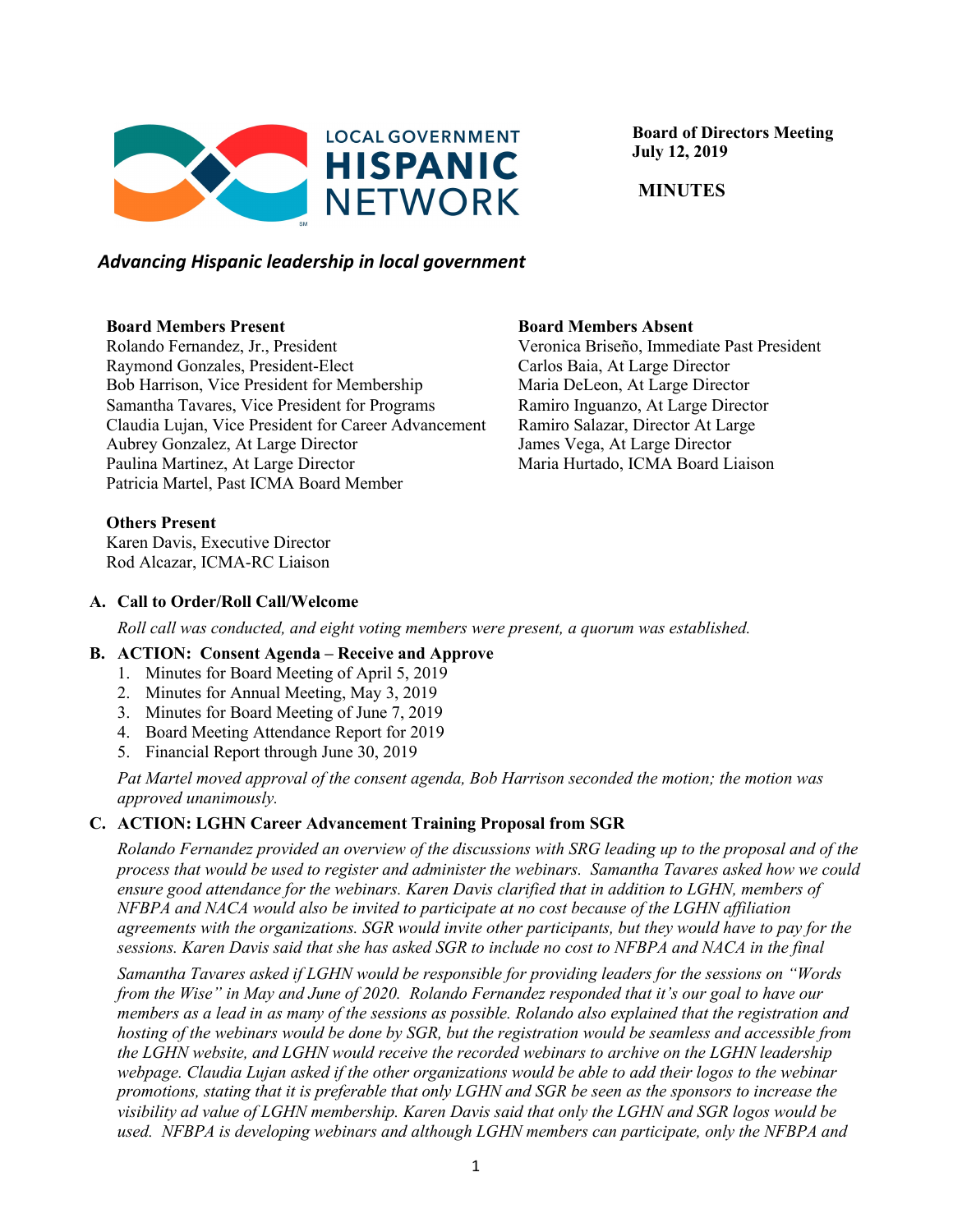*their host logos would be displayed. Paulina asked for clarification of "no cost" to LGHN. Karen Davis responded that SGR is paying all the costs in return for platinum sponsorship.*

*Bob Harrison moved approval of the contract*

#### **D. APPROVE: 2019 Emerging Leader Awards**

*LGHN received two applications for the emerging leader award, and the executive committee recommended giving the award to Cynthia Esparza Trigueros, Community Liaison with the City of Reno, NV. Claudia Lujan moved approval, Ray Gonzales seconded \the motion; the motion was approved unanimously. The award will be presented at the LGHN dinner at the ICMA conference in Nashville.*

#### **E. APPROVE: \$1,500 Sponsorship for NFBPA Emerge Conference**

*The board discussed the need to get conference details so they can plan to send members to the conference. Contingent upon receiving the information, Adams County, Phoenix, Austin and El Paso are considering sending people to the conference. Claudia Lujan expressed concern about lack of information and the ability to contribute this year given the LGHN budget issues. Ray Gonzales moved approval of the funding, Bob Harrison seconded the motion; the motion was approved 7 to 1, with Claudia Lujan voting no.*

#### **F. DISCUSSION: Request for Program and Funding Support for the 40th Anniversary of the Hispanic Field Service Program.**

*Rolando Fernandez said he had been contacted by Alex Briseño asking if LGHN could provide financial support for an event being planned in Atlanta, GA in October or November to celebrant the anniversary with President Jimmy Carter, who provided funding for the start-up of the program and the legacy of LGHN as a result. Karen Davis provided an update from Frances Gonzalez who said that funds would not be needed, but they would like to have LGHN represented at the event. More details will be provided at the August board meeting as planning advances.*

#### **G. DISCUSSION: Speakers for the Assistants' Forum at the ICMA Conference**

*No discussion due to lack of time. Rolando Fernandez asked the board members to send suggestions via email.*

#### **H. UPDATES: LGHN Dinner and Biennial Conference**

*No discussion due to lack of time.*

#### **I. DISCUSSION/ACTION: LGHN Shirts for ICMA Conference and Other Activities**

*No discussion due to lack of time. Will be considered at the August board meeting.*

#### **J. DISCUSSION: LGHN Goals**

*Membership (Bob Harrison, Committee Chair): Bob Harrison said the committee will be focused on the reginal chapter model with a goal of getting it established by the end of the year. The cities/counties that will be encouraged or have expressed an interest in establishing a chapter will be invited to assist the committee is developing a model.*

*Fundraising/Scholarship Program: Rolando Fernandez and Karen Davis asked board members to consider a monthly or annual tax-exempt donation to the scholarship fund which will enable LGHN to provide travel stipends to members to attend national conferences and training programs. Frances Gonzalez is leading a broader fundraising effort.*

*Career Advancement Program (Claudia Lujan, Committee Chair): The SGR proposal is the product for this committee.*

*Professional Development Program (Samantha Tavares, Committee Chair): Samantha Tavares stated the committee is developing webinars around the subject of emotional/cultural intelligence and the format for the webinars will be reading/discussion similar to a book club format.*

#### **K. REVIEW: Website Updates**

**L.** *No discussion due to lack of time. Karen Davis asked board members to review the site and let her know if there are additional changes.*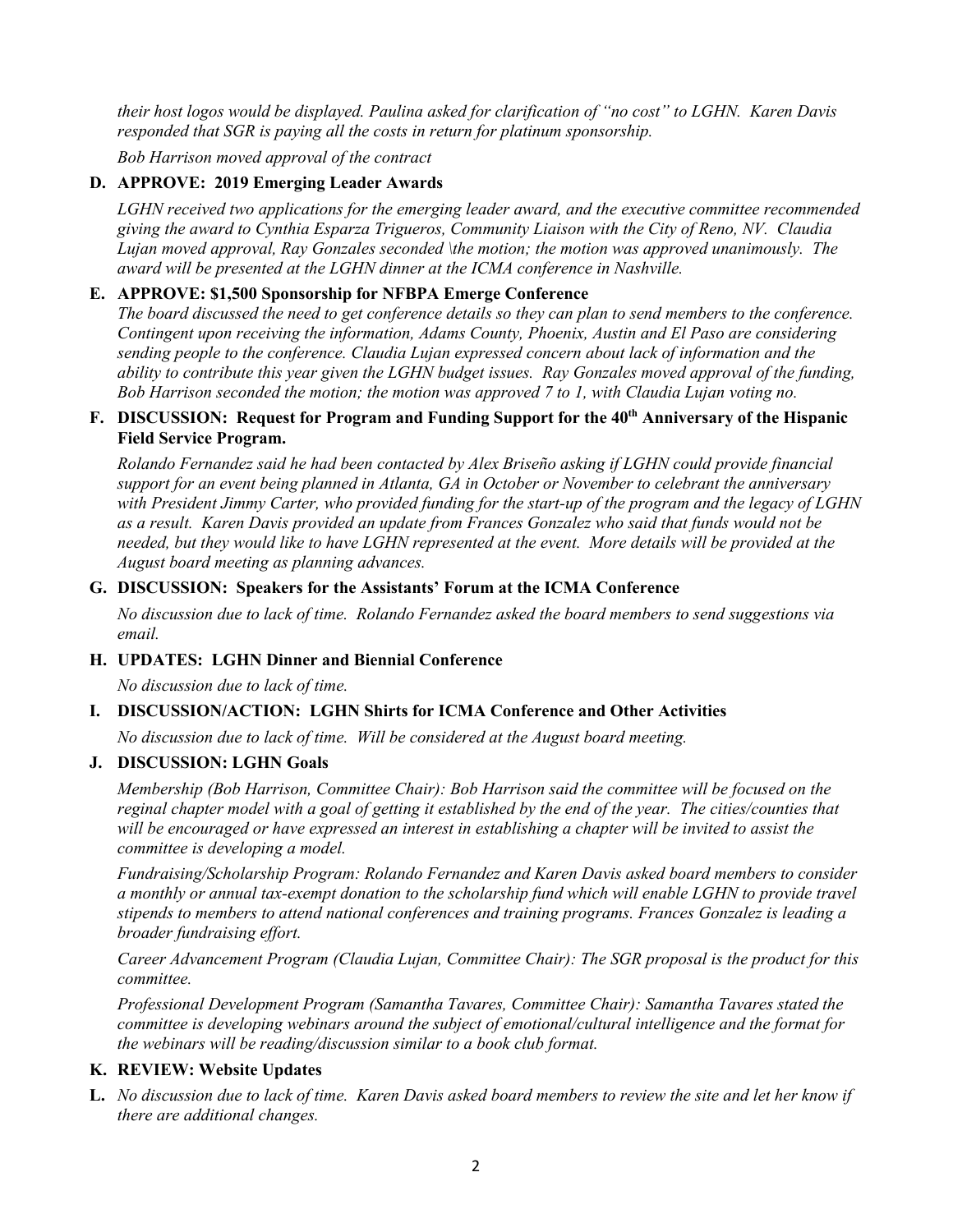#### **2018-2019 IHN Board of Directors Board Meeting Attendance**

| Name                    | Jan<br>2018 | Feb<br>2018 | Mar<br>2018 | April<br>2018 | <b>Annual Mtg.</b><br><b>May 2018</b> | June<br>2018 | July<br>2018 | Aug<br>2018 | Sept<br>2018 | Oct<br>2018 | <b>Nov</b><br>2018 | Dec<br>2018 |
|-------------------------|-------------|-------------|-------------|---------------|---------------------------------------|--------------|--------------|-------------|--------------|-------------|--------------------|-------------|
| Veronica Briseño        | Present     | Present     | Present     | Present       | Present                               | Present      | Present      | Present     | Present      | Present     | Present            | Present     |
| Maria Hurtado           | Present     | Absent      | Present     | Present       | Present                               | Absent       | Present      |             |              |             |                    |             |
| Rolando Fernandez       | Present     | Present     | Present     | Present       | Present                               | Present      | Present      | Absent      | Present      | Present     | Present            | Present     |
| <b>Raymond Gonzales</b> | Absent      | Absent      | Absent      | Absent        | Absent                                | Present      | Absent       | Present     | Absent       | Present     | Present            | Present     |
| Carlos Baia             | Absent      | Present     | Absent      | Present       | Present                               | Absent       | Present      | Absent      | Present      | Present     | Present            | Present     |
| Maria De Leon           |             |             |             |               |                                       |              |              | Present     | Present      | Present     | Present            | Absent      |
| <b>Bob Harrison</b>     | Present     | Present     | Present     | Absent        | Absent                                | Absent       | Present      | Present     | Present      | Absent      | Present            | Present     |
| Ramiro Inguanzo         | Absent      | Present     | Present     | Present       | Present                               | Present      | Present      | Absent      | Present      | Absent      | Absent             | Present     |
| Claudia Lujan           | Absent      | Present     | Present     | Present       | Present                               | Present      | Absent       | Present     | Absent       | Present     | Absent             | Present     |
| Pat Martel              | Present     | Absent      | Absent      | Absent        | Present                               | Absent       | Present      | Absent      | Present      | Absent      | Absent             | Present     |
| Paulina Martinez        |             |             |             |               | Present                               | Present      | Present      | Present     | Absent       | Present     | Present            | Present     |
| Daro Mott               | Present     | Absent      | Absent      | Present       | Present                               | Present      | Absent       | Present     | Present      | Present     | Absent             | Absent      |
| Samantha Tavares        | Present     | Absent      | Present     | Present       | Present                               | Present      | Present      | Present     | Present      | Present     | Present            | Absent      |
| James Vega              |             |             |             |               |                                       |              |              | Absent      | Present      | Present     | Present            | Absent      |

| Name                    | Jan<br>2019 | Feb<br>2019 | Mar<br>2019 | <b>April</b><br>2019 | <b>Annual Mtg.</b><br><b>May 2019</b> | June<br>2019 | <b>July</b><br>2019 | Aug<br>2019 | <b>Sept</b><br>2019 | Oct<br>2019 | Nov<br>2019 | Dec<br>2019 |
|-------------------------|-------------|-------------|-------------|----------------------|---------------------------------------|--------------|---------------------|-------------|---------------------|-------------|-------------|-------------|
| Veronica Briseño        |             | Absent      | Phone       | Present              | Absent                                | Present      | Absent              |             |                     |             |             |             |
| Maria Hurtado           |             | Absent      | Present     | Present              | Absent                                | Absent       | Absent              |             |                     |             |             |             |
| Rolando Fernandez       |             | Present     | Present     | Present              | Present                               | Present      | Present             |             |                     |             |             |             |
| <b>Raymond Gonzales</b> |             | Absent      | Present     | Absent               | Present                               | Absent       | Present             |             |                     |             |             |             |
| Carlos Baia             |             | Present     | Absent      | Present              | Present                               | Absent       | Absent              |             |                     |             |             |             |
| Maria De Leon           |             | Present     | Absent      | Absent               | Absent                                | Present      | Absent              |             |                     |             |             |             |
| <b>Bob Harrison</b>     |             | Absent      | Phone       | Absent               | Present                               | Present      | Present             |             |                     |             |             |             |
| Ramiro Inguanzo         |             | Present     | Phone       | Absent               | Present                               | Absent       | Absent              |             |                     |             |             |             |
| Claudia Lujan           |             | Absent      | Present     | Present              | Present                               | Absent       | Present             |             |                     |             |             |             |
| Pat Martel              |             | Present     | Phone       | Absent               | Present                               | Absent       | Present             |             |                     |             |             |             |
| Paulina Martinez        |             | Present     | Present     | Present              | Present                               | Present      | Present             |             |                     |             |             |             |
| Samantha Tavares        |             | Present     | Absent      | Present              | Present                               | Present      | Present             |             |                     |             |             |             |
| James Vega              |             | Absent      | Absent      | Absent               | Present                               | Absent       | Absent              |             |                     |             |             |             |
| Aubrey Gonzalez         |             |             |             |                      |                                       | Present      | Present             |             |                     |             |             |             |
| Ramiro Salazar          |             |             |             |                      |                                       | Absent       | Absent              |             |                     |             |             |             |
| Daro Mott               |             | Absent      | Absent      | Absent               |                                       |              |                     |             |                     |             |             |             |

Note: Excused v. unexcused absences are not differentiated on the chart.

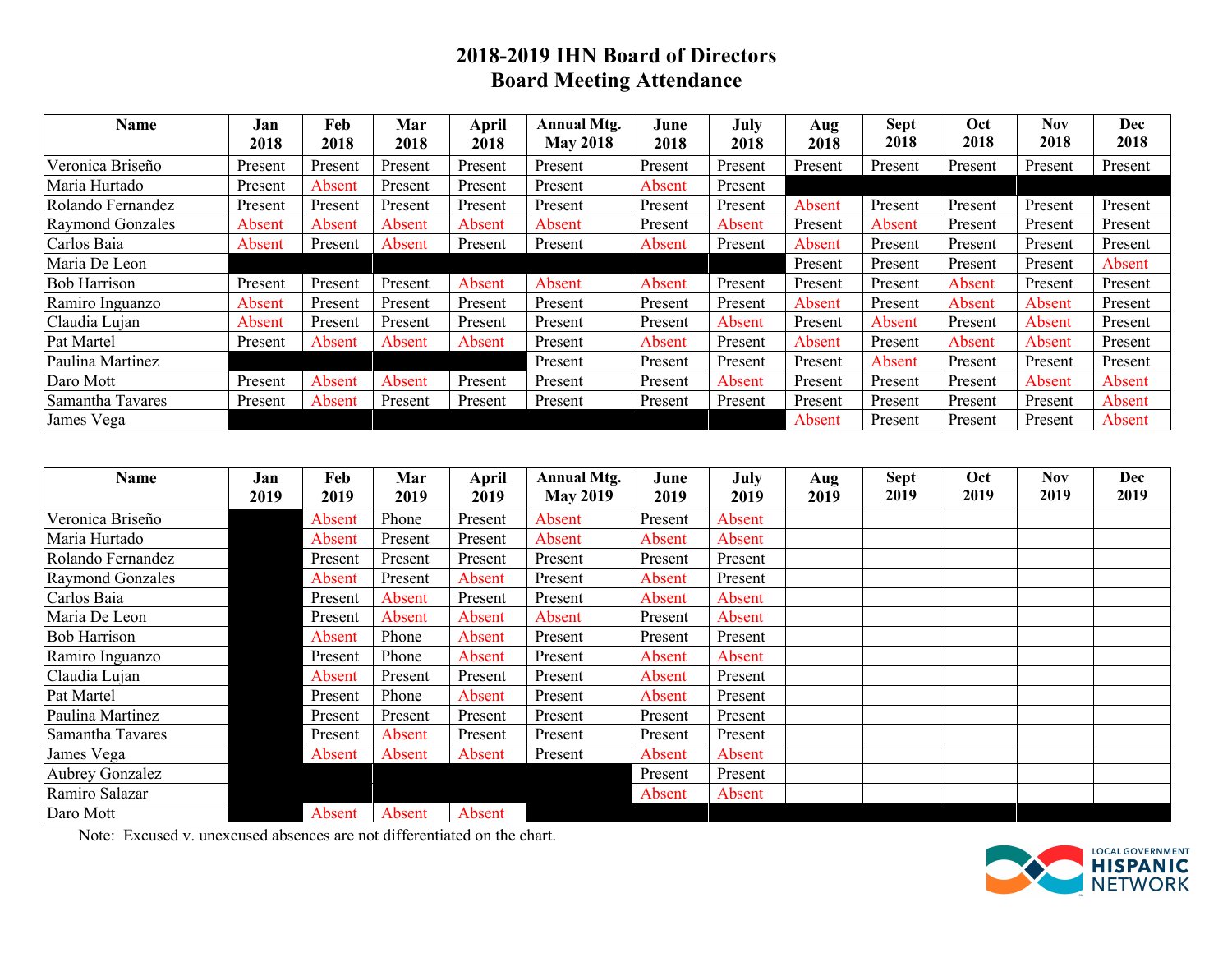**07/31/19 Cash Basis**

### **Local Government Hispanic Network Profit & Loss**

 **January through July 2019**

|                                      | Jan - Jul 19 |
|--------------------------------------|--------------|
| <b>Ordinary Income/Expense</b>       |              |
| <b>Income</b>                        |              |
| <b>Other Types of Income</b>         |              |
| <b>Advertising Sales</b>             | 12,825.00    |
| <b>Miscellaneous Revenue</b>         | 1,650.00     |
| <b>Total Other Types of Income</b>   | 14,475.00    |
| Program Income                       |              |
| <b>LGHN Dinner Registrations</b>     | 750.00       |
| <b>Membership Dues</b>               |              |
| <b>Individual</b>                    | 3,425.00     |
| <b>Local Government</b>              | 17,250.00    |
| <b>Chapters</b>                      | 7,750.00     |
| Corporate                            | 2,250.00     |
| <b>Total Membership Dues</b>         | 30,675.00    |
| <b>Conference Registration</b>       | 3,722.65     |
| <b>Total Program Income</b>          | 35,147.65    |
| <b>Total Income</b>                  | 49,622.65    |
|                                      |              |
| <b>Expense</b>                       |              |
| <b>Business Expenses</b>             |              |
| <b>Constant Contact</b>              | 412.06       |
| <b>Business Registration Fees</b>    | 80.00        |
| <b>PayPal Fees</b>                   | 859.05       |
| <b>Total Business Expenses</b>       | 1,351.11     |
| <b>Contract Services</b>             |              |
| <b>Accounting Fees</b>               | 850.00       |
| <b>Outside Contract Services</b>     | 36,917.50    |
| <b>Total Contract Services</b>       | 37,767.50    |
| <b>Operations</b>                    |              |
| <b>Computer Software</b>             | 140.17       |
| <b>Postage, Mailing Service</b>      | 56.80        |
| <b>Printing and Copying</b>          | 250.00       |
| <b>Supplies</b>                      | 53.48        |
| <b>Telephone, Telecommunications</b> | 848.31       |
| Website                              | 4,445.40     |
| <b>Total Operations</b>              | 5,794.16     |
| <b>Other Types of Expenses</b>       |              |
| <b>Board of Directors Retreat</b>    |              |
| Retreat                              | 131.32       |